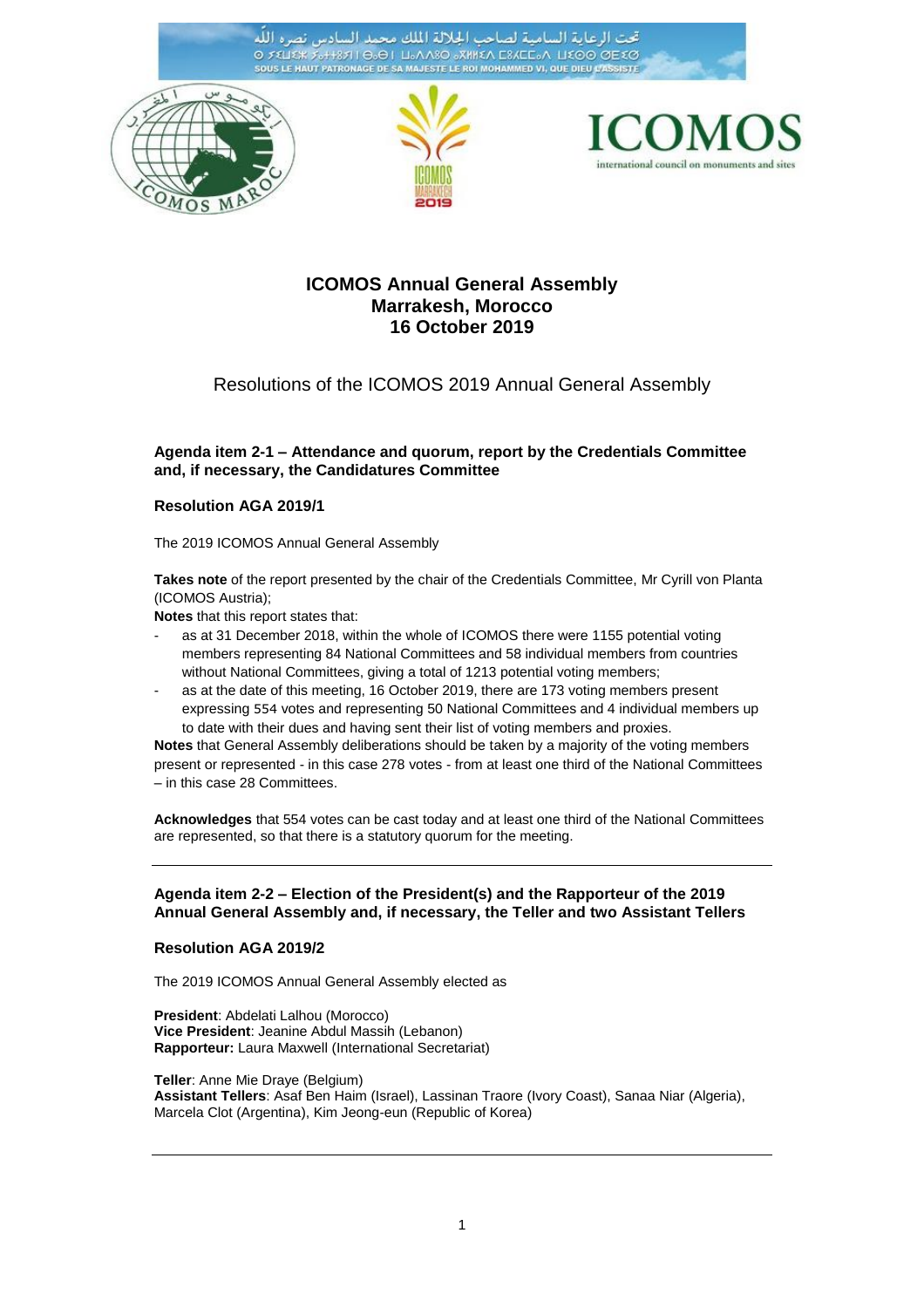اللّه تحت الرعاية السامية لصاحب الجلالة الملك محمد الد بادس نصره O FELIEW FOTBETH LOO | LOANSO OXHIEA ESAEEON LIEOO OEEO SOUS LE HAUT PATRONAGE DE SA MAJESTE LE ROI MOHAMMED VI, QUE DIEU L'AS







#### **Agenda item 2-3 – Adoption of the agenda**

## **Resolution AGA 2019/3**

The 2019 ICOMOS Annual General Assembly

**Adopted** the agenda.

#### **Agenda item 2-4 – Adoption of the minutes of previous meetings: General Assembly 2017, Extraordinary General Assembly 2017 and Annual General Assembly 2018**

#### **Resolution AGA 2019/4**

The 2019 ICOMOS Annual General Assembly

**Adopted** the minutes of previous meetings: GA 2017, EGA 2017 and AGA 2018.

### **Agenda item 2-5 – Approval of the 2018 accounts and discharge of the Board and Treasurer from liabilities**

#### **Resolution AGA 2019/5**

The 2019 ICOMOS Annual General Assembly

**Noted** the reports by the President and the Treasurer; and **Approved of** the 2018 accounts and **discharged** the Board Treasurer from liabilities.

## **Agenda item 2-6 – Approval of the budget for 2020**

#### **Resolution AGA 2019/6**

The 2019 ICOMOS Annual General Assembly

**Approuved** the budget for 2020 as presented in the Working Documents with the request that the final draft budget be submitted to the Board by 31 March 2020.

## **Agenda item 2-7 – Appointment of the Credentials Committee of the 20th General Assembly**

### **Resolution AGA 2019/7**

The 2019 ICOMOS Annual General Assembly

Appointed as members of the Credentials Committee for the 20<sup>th</sup> General Assembly: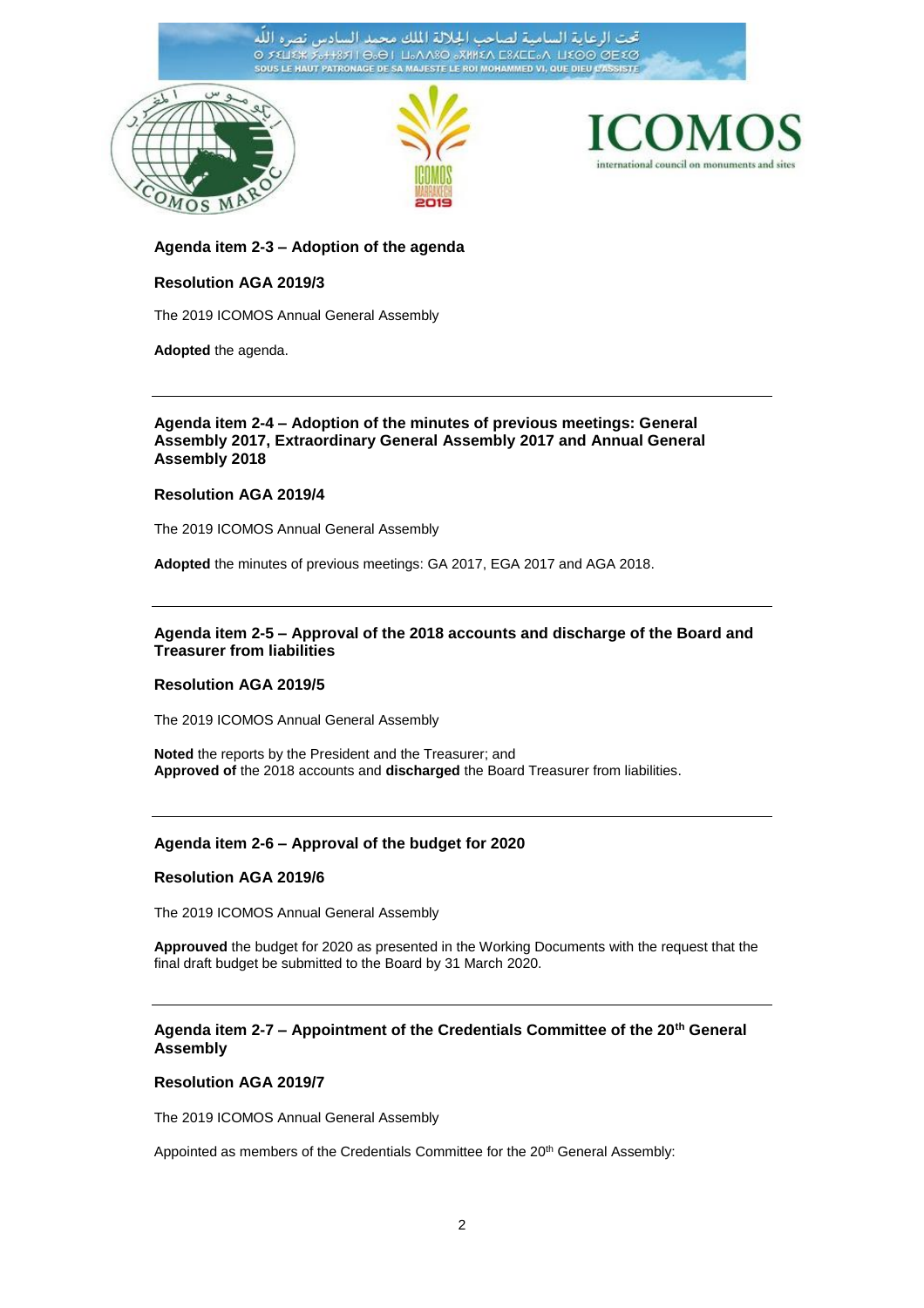تحت الرعاية السامية لصاحب الجلالة الملك محمد السادس نصره الله Ο ΣΕΠΕΧ ΣΦΗΡΙΣΤΙ ΘΩΘΙ ΠΡΑΛΙΟΡΣΝΙΚΑ ΕΒΥΕΕΡΥ ΠΕΘΘ ΘΕΙΟ SOUS LE HAUT PATRONAGE DE SA MAJESTE LE ROI MOHAMMED VI, QUE DIEU L'AS

international council on monuments and sites

- Robert Quarles von Ufford (Netherlands)
- Alpha Diop (Mali)

 $\mathbf{S}$ M

- Fauzia Qureshy (Pakistan)
- Saul Alcantara Onofre (Mexico)
- Laura Robinson (ex officio) (South Africa)

## **Agenda item 2-8 – Appointment of the Candidatures Committee of the 20th General Assembly**

#### **Resolution AGA 2019/8**

The 2019 ICOMOS Annual General Assembly

Appointed as members of the Candidatures Committee for the 20<sup>th</sup> General Assembly:

- Alfredo Conti (Argentina)
- An Emerging Professional (Name to be suggested by the Emerging Professionals Working Group)
- Grainne Shaffrey (Ireland)
- Ishanlosen Odiaua (Nigeria)
- Faika Bejaoui (Tunisia)
- Yukio Nishimura (Japan)
- Jeanine Abdul Massih (Lebanon)

### **Agenda item 2-9 – Appointment of the Resolutions Committee of the 20th General Assembly**

## **Resolution AGA 2019/9**

The 2019 ICOMOS Annual General Assembly

Appointed as members of the Resolutions Committee for the 20<sup>th</sup> General Assembly:

- Kirsti Kovanen (Finland)
- Adriana Careaga (Uruguay)
- Priyanka Singh (India)
- Chilangwa Chaiwa (Zambia)
- A Francophone native speaker to be nominated soon
- An Anglophone native speaker to be nominated soon

### **Agenda item 2-10 – Resolution to amend Articles 3-4 and 66-5 of the Rules of Procedure**

#### **Resolution AGA 2019/10**

The 2019 ICOMOS Annual General Assembly

**Recalling** Extraordinary General Assembly resolution EGA 2017/6;